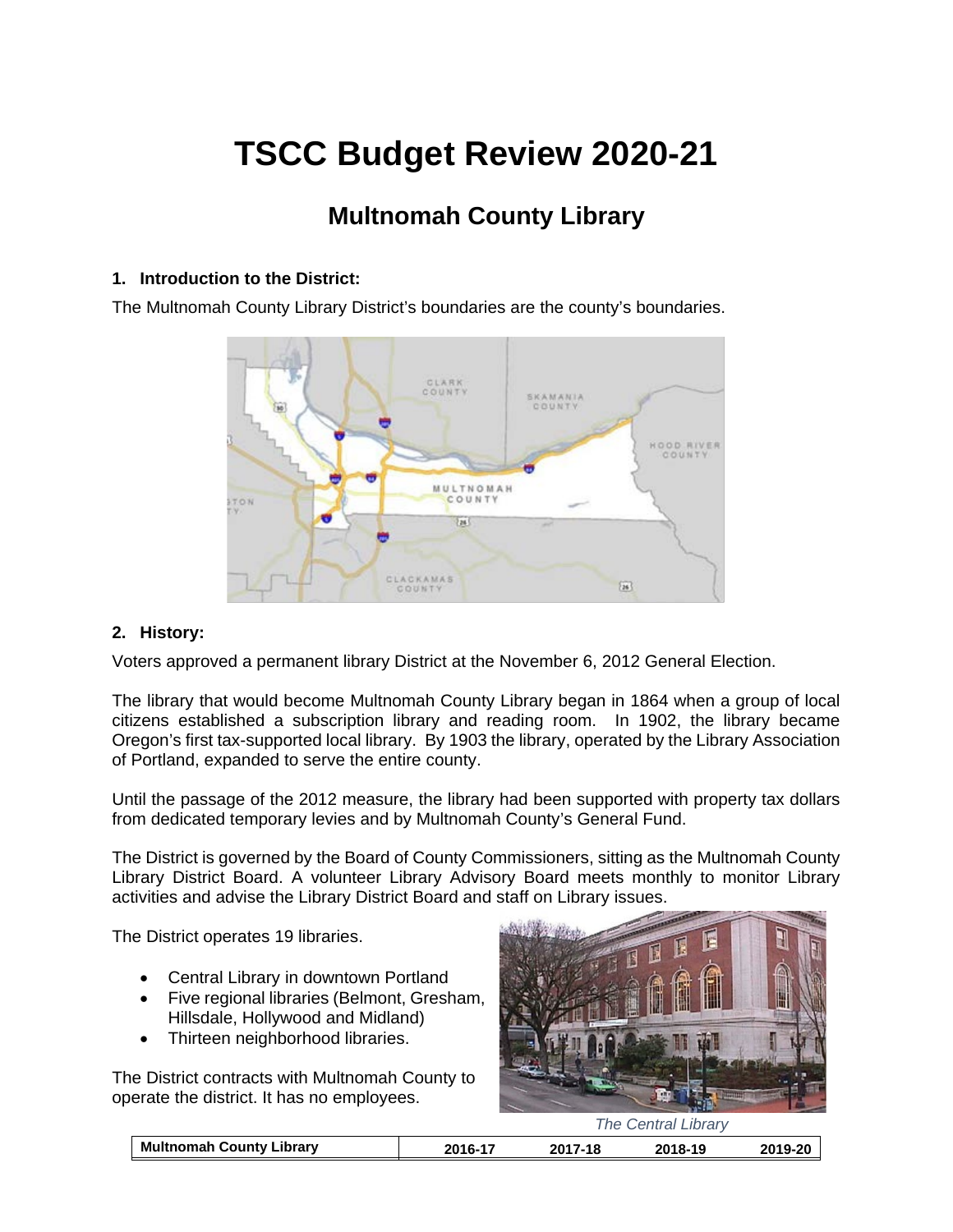| Assessed Value in Billions          | \$75.637      | \$79.552      | \$82.321     | \$85,905     |
|-------------------------------------|---------------|---------------|--------------|--------------|
| Real Market Value (M-5) in Billions | \$139,356     | \$158.552     | \$172.752    | \$176.571    |
| Property Tax Rate Extended:         | \$1,1800      | \$1,1800      | \$1,2000     | \$1,2100     |
| Measure 5 Loss                      | $$-3,080,019$ | $$-3.290.787$ | \$-3.267.955 | \$-3.551.979 |
| Number of Employees (FTE's)         |               |               |              |              |
| County Employees in Library Fund    | 535           | 540           | 542          | 533          |

#### **3. Strategic Plan/Performance Objectives:**

The library's mission is "Empowering our community to learn and create." It defines role and value in the community with three pillars:

- Free access for all
- A trusted guide for learning
- The leading advocate for reading

In her May 4th budget message, Library Director Vailey Oehlke, charted this course for the Library for FY21:

> In the next fiscal year, Multnomah County Library will contribute to its community in new and meaningful ways, as a collaborative force to support people and communities responding to and recovering from the most daunting challenges of our lifetime. The Library will remain committed, nimble and resilient to serve a vibrant and diverse community.

As of April 2020, all Library branches were closed in response to the Covid-19 outbreak. The majority of Library staff are currently on paid administrative leave, while a significant number have volunteered to be reassigned to work in the expanded shelter system and elections.

The district has conducted a facility planning process over the last three years. Just before the CORVID-19 pandemic hit Oregon, the County Board of Commissioners passed a resolution authorizing a \$405 million bond for the November 2020 general election. This budget includes funding for more facility planning work.

#### **4. The Budget in Total:**

The Library District's FY21 total budget is \$140.5 million, an increase of \$3 million (2%). The budget increase is the sum of increases in operating and capital expenses (+\$3.2 million) and contingency/ending fund balance (+\$3.7 million) and a decrease in interfund transfers out (-\$3.9 million).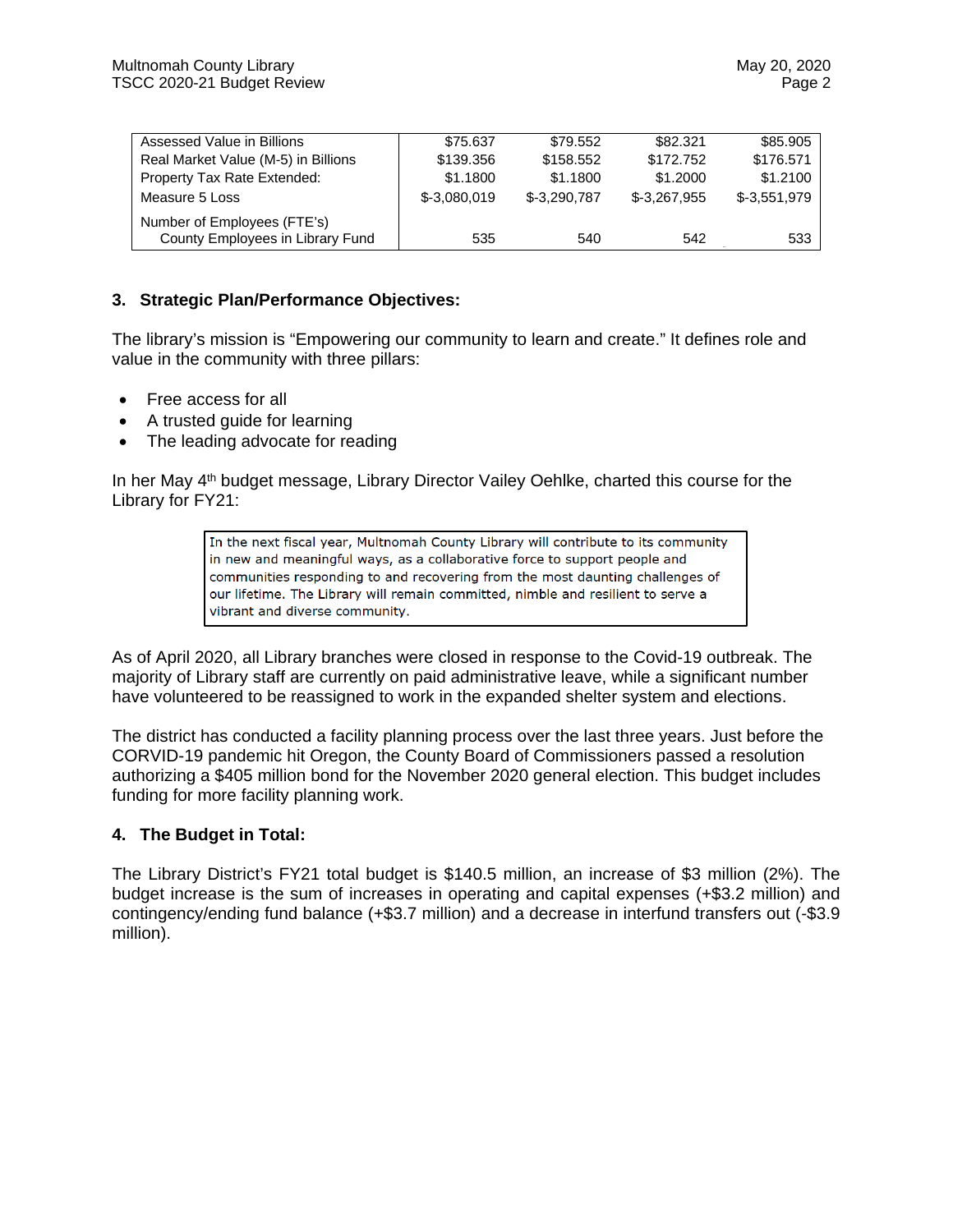|                              | <b>Multnomah County Library District</b><br>Total Budget (\$000) |                   |                        |                        |
|------------------------------|------------------------------------------------------------------|-------------------|------------------------|------------------------|
|                              | 2017-18<br>Actual                                                | 2018-19<br>Actual | 2019-20<br>Rev. Budget | 2020-21<br>App. Budget |
| <b>Operating Expenses</b>    | 77.835                                                           | 79.680            | 89.944                 | 91,521                 |
| <b>Capital Expenses</b>      |                                                                  |                   |                        | 1,600                  |
| <b>Total Expenses</b>        | 77,835                                                           | 79,680            | 89,944                 | 93,121                 |
| Transfers Out                | 9,269                                                            | 11,588            | 8,883                  | 4,939                  |
| Contingency                  |                                                                  |                   | 30,073                 | 33,352                 |
| <b>Ending Fund Balance</b>   | 29,654                                                           | 37,396            | 8,700                  | 9,090                  |
| <b>Total Budget</b>          | 116,758                                                          | 128,664           | 137,599                | 140,501                |
| Annual Expenditure Increase  | 18%                                                              | 2%                | 13%                    | 4%                     |
| Annual Total Budget Increase | 29%                                                              | 10%               | 7%                     | 2%                     |
| Property Tax Rate Used       | \$1.1800                                                         | \$1.2000          | \$1.2100               | \$1.2200               |

Budgeted resources balance to requirements in both district funds. District revenues are almost entirely derived from property taxes.

| <b>Multnomah County Library District</b><br>Total Budget Resources (\$000) |                          |                   |                               |                        |  |  |  |
|----------------------------------------------------------------------------|--------------------------|-------------------|-------------------------------|------------------------|--|--|--|
|                                                                            | 2017-18<br><b>Actual</b> | 2018-19<br>Actual | 2019-20<br><b>Rev. Budget</b> | 2020-21<br>App. Budget |  |  |  |
| Beginning Fund Balance                                                     | 24.139                   | 29.654            | 38.636                        | 42.746                 |  |  |  |
| <b>Property Taxes</b>                                                      | 79.967                   | 83.567            | 86.995                        | 90,900                 |  |  |  |
| Fees and Charges                                                           | 711                      | 643               | 565                           | 340                    |  |  |  |
| Other Income                                                               | 3,212                    | 2,520             | 1,577                         |                        |  |  |  |
| <b>Total Revenue</b>                                                       | 83.350                   | 87,422            | 90,080                        | 92,817                 |  |  |  |
| Transfers In<br>9,269<br>11,588<br>8,883<br>4,939                          |                          |                   |                               |                        |  |  |  |
| <b>Total Resources</b>                                                     | 116,758                  | 128,664           | 137,599                       | 140,501                |  |  |  |

The District anticipates an assessed value increase of 3.75% for 2020-21 and a loss to compression of 3.9%. Compression, shown in the following chart, varies slightly between 3.7% and 3.9% of taxes extended annually.

| <b>Multnomah County Library District</b><br>Annual Loss of Property Tax Revenue to Compression      |           |           |           |           |           |  |
|-----------------------------------------------------------------------------------------------------|-----------|-----------|-----------|-----------|-----------|--|
| 2017-18<br>2018-19<br>2019-20<br>2016-17<br><b>Estimate</b><br>Actual<br>Actual<br>Actual<br>Actual |           |           |           |           |           |  |
| <b>Compression Loss in Dollars</b>                                                                  | 3.080.019 | 3.290.787 | 3.267.955 | 3,551,979 | 3,880,226 |  |
| Compression Loss as a % of Taxes Extended                                                           | 3.8%      | 3.9%      | 3.7%      | 3.8%      | 4.0%      |  |

The district has a maximum permanent tax rate of \$1.2400 per \$1,000 of Assessed Value. When the district was created in 2012 it, levied \$1.800 and has gradually increased the rate over. Since then. The following chart shows the amount of tax revenue received, the annual percentage increase in that amount, and the tax rate for each year. The annual increase is due to increased assessed value and the increased levy rate.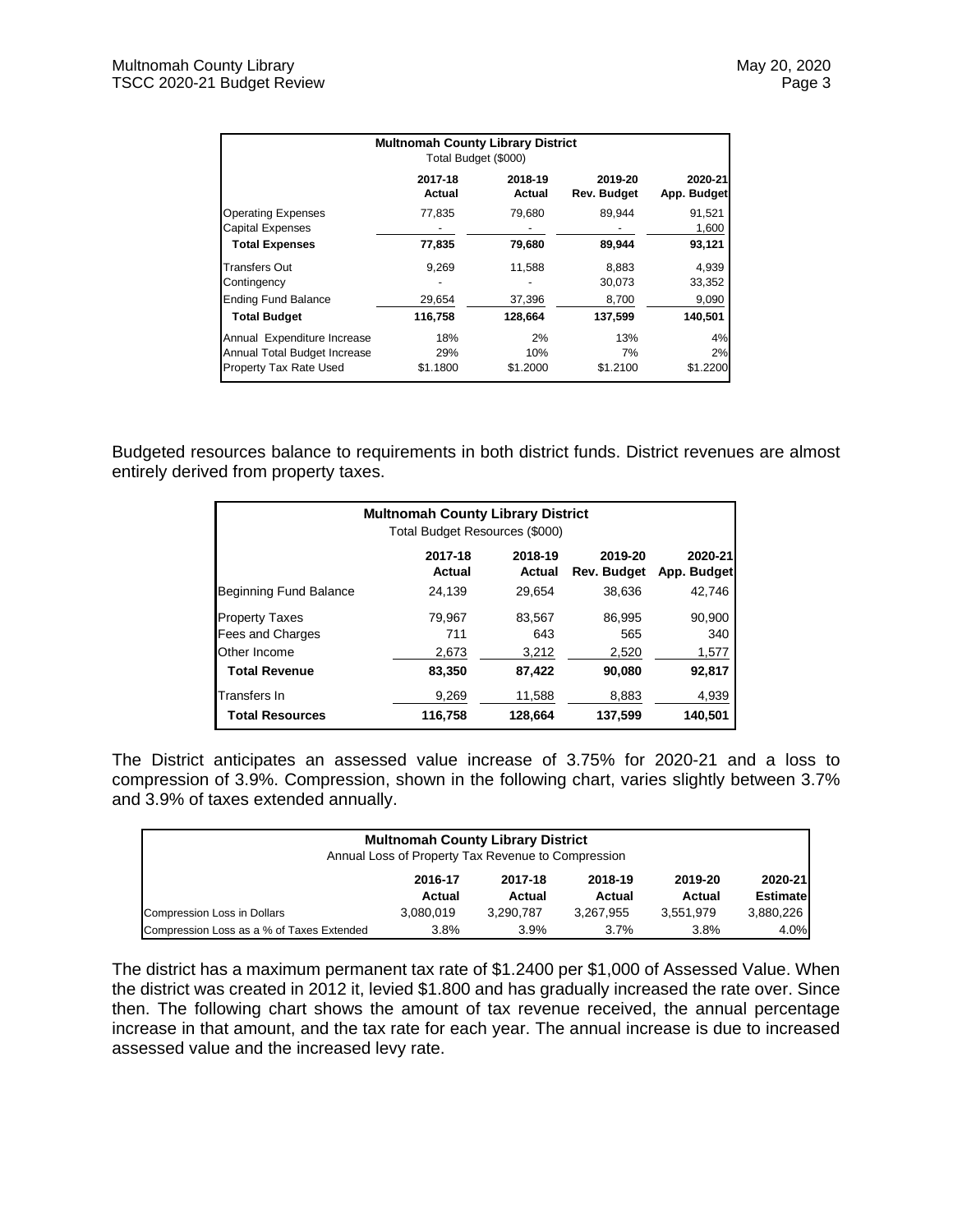

As the following chart shows, the district has historically levied more tax revenue than required. The purpose has been to build up its capital reserve. But the budget for the current and next year change that practice.

| <b>Multnomah County Library District</b><br>Annual Gain(Loss) (Revenues less Expenses) (\$000) |                                                                                                          |        |        |        |  |  |
|------------------------------------------------------------------------------------------------|----------------------------------------------------------------------------------------------------------|--------|--------|--------|--|--|
|                                                                                                | 2020-21<br>2017-18<br>2018-19<br>2019-20<br><b>Actual</b><br>Rev. Budget<br>App. Budget<br><b>Actual</b> |        |        |        |  |  |
| <b>Total Revenue</b>                                                                           | 83,350                                                                                                   | 87,422 | 90,080 | 92,817 |  |  |
| <b>Total Expenses</b><br>77,835<br>79,680                                                      |                                                                                                          |        |        | 93,121 |  |  |
| <b>Annual Gain(Loss)</b>                                                                       | 5,515                                                                                                    | 7,743  | 137    | (304)  |  |  |

#### **5. Analysis of the General Fund:**

The FY21 General Fund budget is \$106 million, a decrease of \$2.1 million (2%). The budget has one expenditure (a \$91.3 million annual payment to Multnomah County to cover the costs the County incurs to operate the library system) and one transfer (\$4.9 million) to the District's Capital Project Fund.

|                               | <b>Multnomah County Library District</b> |                   |                              |                       |  |  |  |  |  |
|-------------------------------|------------------------------------------|-------------------|------------------------------|-----------------------|--|--|--|--|--|
|                               | Annual Budget (\$000)                    |                   |                              |                       |  |  |  |  |  |
|                               | 2017-18<br>Actual                        | 2018-19<br>Actual | 2019-20<br><b>Rev Budget</b> | 2020-21<br>App Budget |  |  |  |  |  |
| Beginning Fund Balance        | 24,139                                   | 20,827            | 18,121                       | 13,112                |  |  |  |  |  |
| <b>Property Tax</b>           | 79,967                                   | 83,567            | 86,995                       | 90,900                |  |  |  |  |  |
| Fees and Charges              | 711                                      | 643               | 565                          | 340                   |  |  |  |  |  |
| Other Income                  | 2,660                                    | 2,904             | 2,220                        | 1,427                 |  |  |  |  |  |
| <b>Total Resources</b>        | 107.477                                  | 107.940           | 107,901                      | 105,779               |  |  |  |  |  |
| Parks, Recreation and Culture | 77,381                                   | 79,388            | 89,819                       | 91,251                |  |  |  |  |  |
| <b>Transfers Out</b>          | 9,269                                    | 11,588            | 8,883                        | 4,939                 |  |  |  |  |  |
| Contingencies                 |                                          |                   | 500                          | 500                   |  |  |  |  |  |
| <b>Ending Fund Balance</b>    | 20,827                                   | 16,965            | 8,700                        | 9,090                 |  |  |  |  |  |
| <b>Total Requirements</b>     | 107,477                                  | 107.940           | 107,901                      | 105,779               |  |  |  |  |  |
| <b>Total Revenues</b>         | 83,338                                   | 87,114            | 89,780                       | 92,667                |  |  |  |  |  |
| <b>Total Expenses</b>         | 86,650                                   | 90,976            | 98,701                       | 96,189                |  |  |  |  |  |
| <b>Annual Gain/(Loss)</b>     | (3,312)                                  | (3, 862)          | (8,921)                      | (3,522)               |  |  |  |  |  |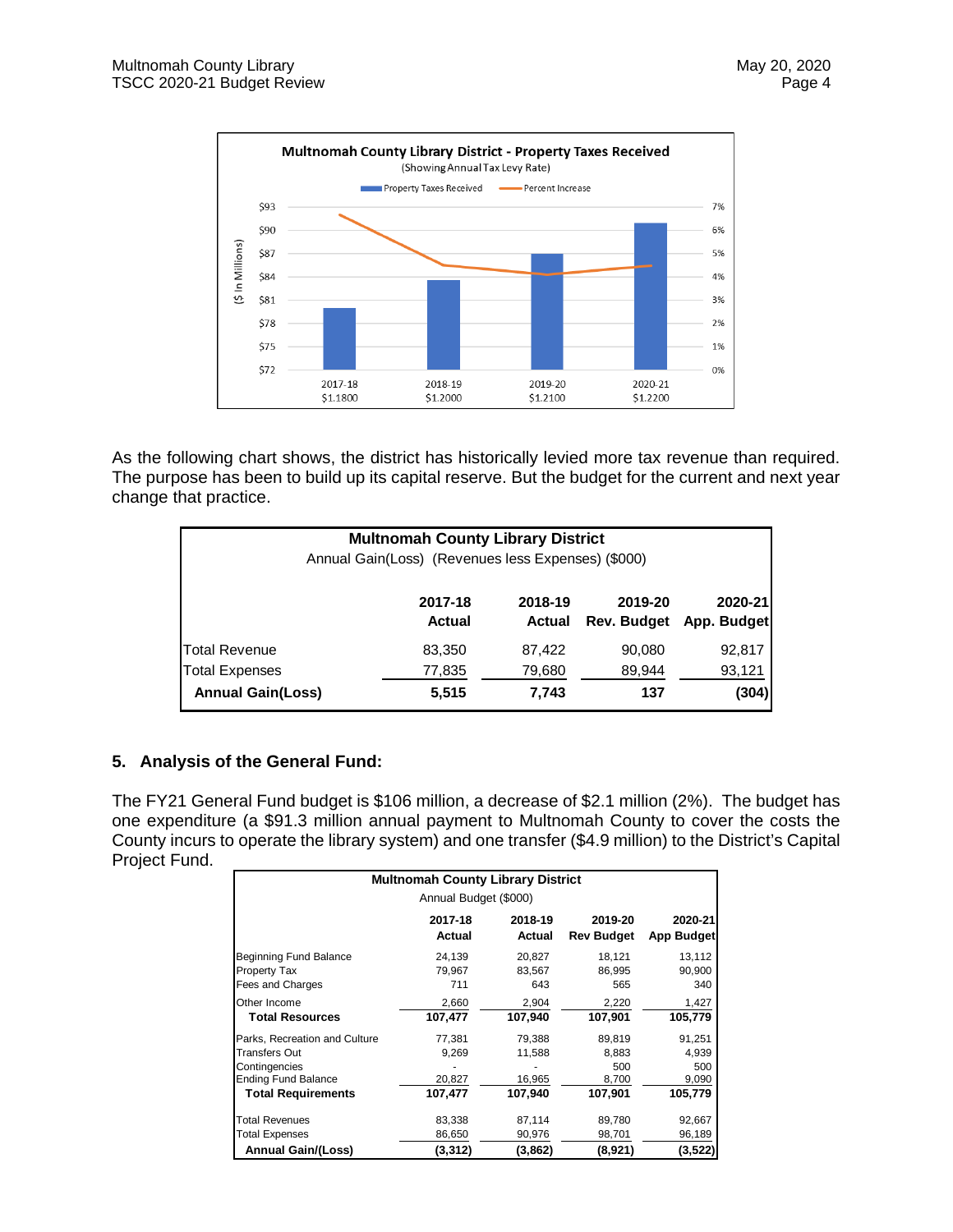#### **Expenditures**

The detailed library expenditure budget is in the Multnomah County Budget, Fund 1510, the County Library Fund. This fund has a total FY21 budget of \$91.3 million, an increase of 3.6% over the current year. What follows is the summary of the fund budget from the County budget document.

> The Library's FY 2021 proposed expenditures of \$91.3 million represent a 3.6% increase over FY 2020. There are no major programmatic changes in this budget. Notable budgetary changes include:

- The Library applied a 1% constraint to current service level. The constraint was met by eliminating 3.00 FTE of vacant positions and reducing the supplies and materials budget across the department.
- The Non-Represented COLA freeze and Merit freeze for Non-Represented employees making over \$100,000 will yield the Library \$366,424 in savings in Other Funds.
- The budget includes the year two of the Library's Automated Materials Handling (AMH) pilot. Before the COVID-19 outbreak, the Library planned to start the AMH pilot at the Midland Branch in April 2020.

| <b>Multnomah County</b><br>Library Fund Requirements (\$ Million) |                                                          |      |            |      |  |  |  |  |  |  |
|-------------------------------------------------------------------|----------------------------------------------------------|------|------------|------|--|--|--|--|--|--|
|                                                                   | <b>FY20</b><br><b>FY21</b><br><b>FY18</b><br><b>FY19</b> |      |            |      |  |  |  |  |  |  |
| <b>Personnel Services</b>                                         | 49.2                                                     | 53.4 | 56.2       | 58.6 |  |  |  |  |  |  |
| <b>Materials &amp; Services</b><br>32.7<br>27.3<br>33.4<br>27.6   |                                                          |      |            |      |  |  |  |  |  |  |
| <b>Fund Transfers</b>                                             | 1.7                                                      |      |            |      |  |  |  |  |  |  |
| <b>Ending Fund Balance</b><br>0.6<br>1.7                          |                                                          |      |            |      |  |  |  |  |  |  |
| <b>Total Requrements</b><br>81.3<br>91.3<br>91.3<br>78.5          |                                                          |      |            |      |  |  |  |  |  |  |
| <b>FTE</b>                                                        | 540                                                      | 542  | 534<br>529 |      |  |  |  |  |  |  |

There are no program changes or new initiatives in the FY20 budget.

The District organization consists of four divisions as shown below.



**Department Administration** includes the Director and the Equity Officer and their staffs.

**The Operations Division** includes;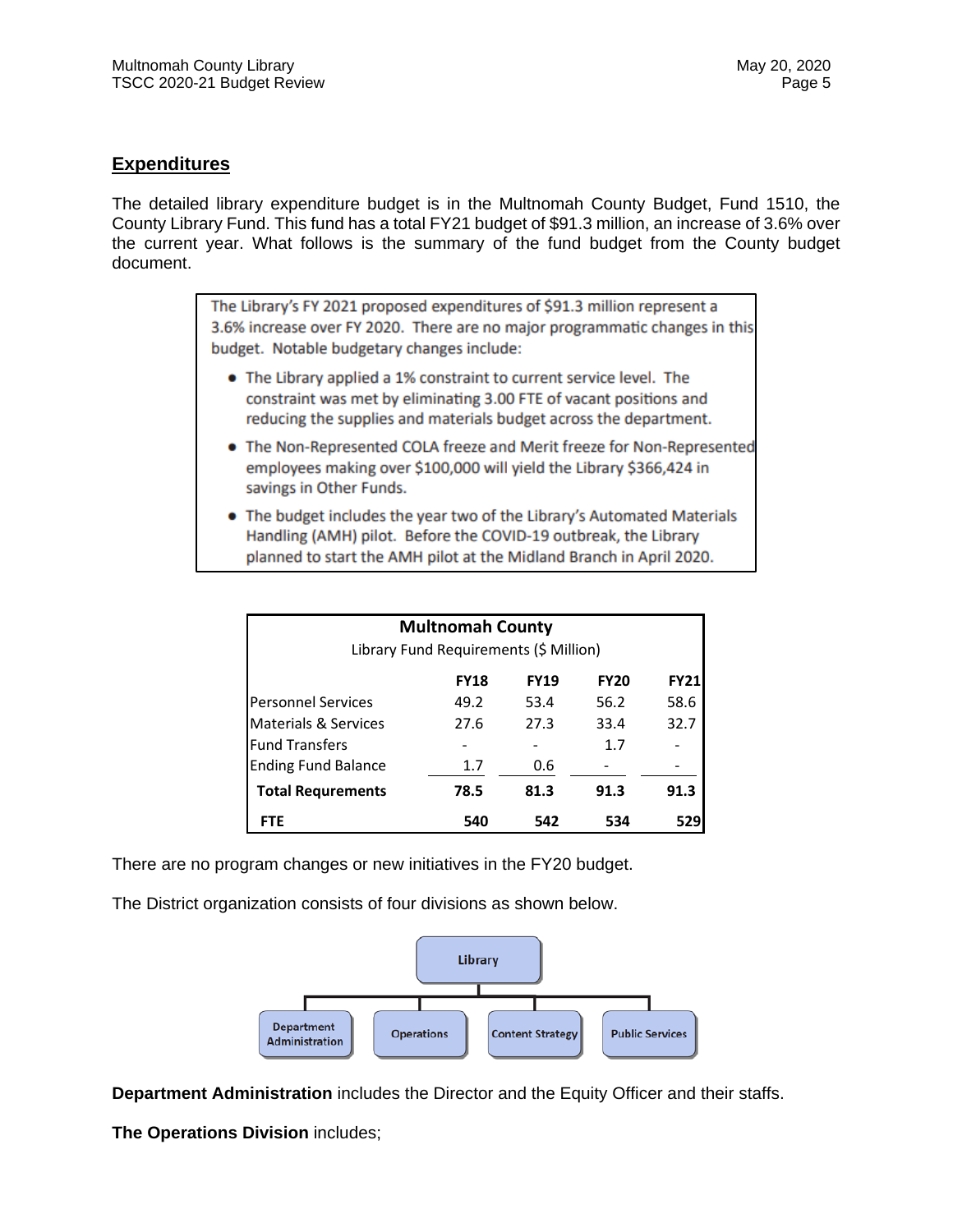- Business Services,
- Facilities and Logistics (the movement of materials through the library system),
- Safety and Security,
- Human Resources/Learning/Organization Development, and
- Staffing and Volunteer Services.

**Content Strategy** is devoted to the collections and technical services associated with them. Information Technology, Marketing, and On-line Engagement are in this Division.

**Public Services** are the face of the library: the nineteen locations and all the services provided at those locations.

#### **Revenues**

At \$1.2200 rate, property taxes are projected to generate \$90 million. When combined with other revenues, the District anticipates receiving \$92.7 million next year in the General Fund, \$0.5 million more than budgeted operating expenditures of \$91.2 million. The following charts illustrate this.





The District is building a fund balance that serves three purposes:

- 1. The District has a policy that the General Fund will maintain a \$500,000 contingency and that the fund balance will be at least 10% of property tax revenues. The FY21 budget meets those policy standards.
- 2. The District also has a policy that surplus funds will be set aside in a capital projects fund. This budget meets that standard.
- 3. The District is planning to expand and upgrade its library buildings. The District is an amalgamation of neighborhood libraries built over the last 150 years. A space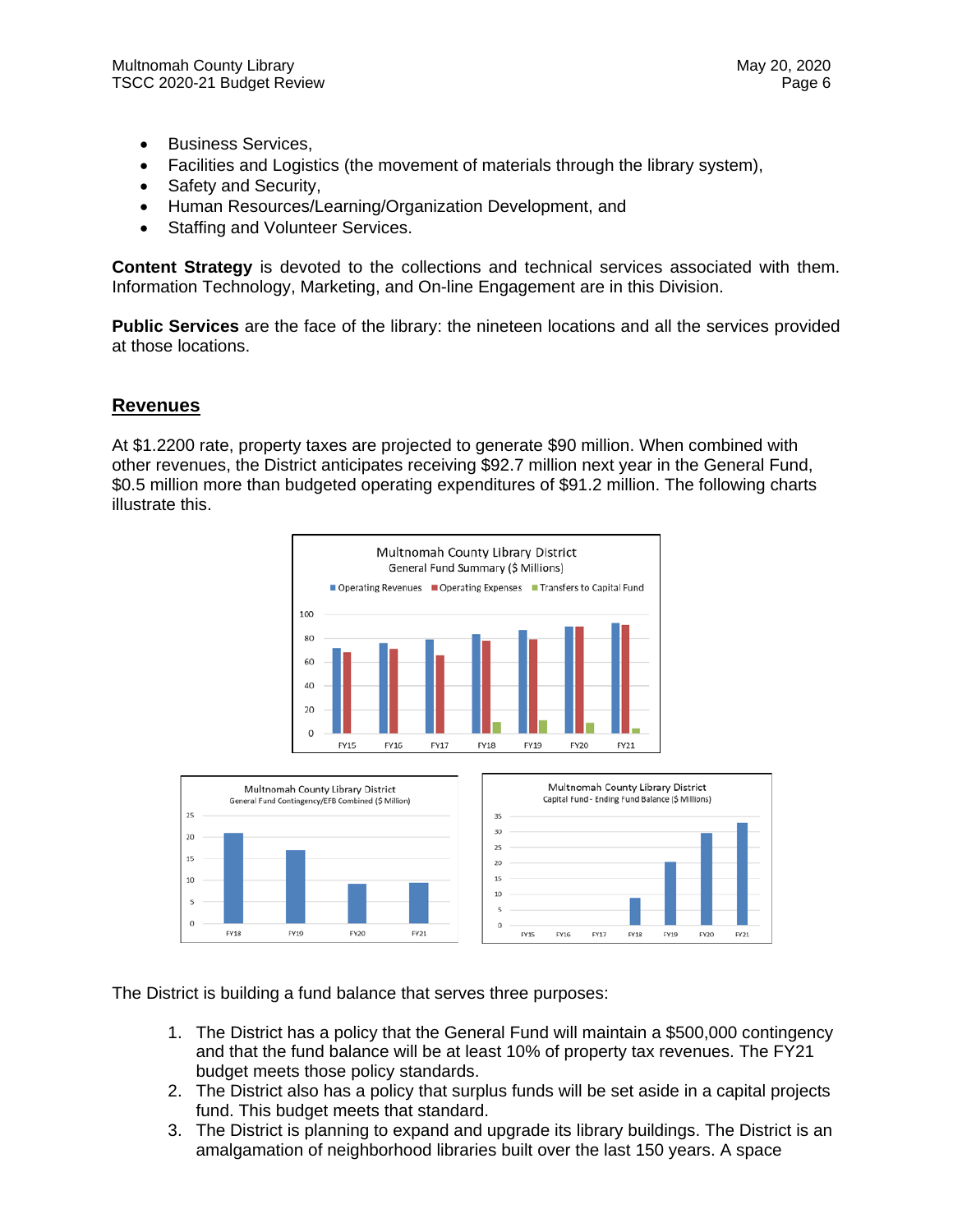planning process is underway with an eye toward increasing the building space and resources available to patrons.

#### **6. Analysis of other Funds:**

The District has one fund in addition to the General Fund. It is the Capital Projects Fund. By District Policy, this fund is used only for expenditures for capital-related activities. In FY21 the fund will be used for the facilities planning expenses required to prepare for a bond measure tentatively planned for November 2020. There is \$1.6 million budgeted for that purpose.

| <b>Multnomah County Library District</b><br>Capital Projects Fund Requirements (\$000) |                   |                   |                     |                     |  |  |  |  |
|----------------------------------------------------------------------------------------|-------------------|-------------------|---------------------|---------------------|--|--|--|--|
|                                                                                        | 2017-18<br>Actual | 2018-19<br>Actual | 2019-20<br>Rev. Bud | 2020-21<br>Apv. Bud |  |  |  |  |
| Materials & Services                                                                   | 454               | 292               | 125                 | 270                 |  |  |  |  |
| Capital Outlay                                                                         |                   |                   |                     | 1,600               |  |  |  |  |
| Contingency                                                                            |                   |                   | 29,573              | 32,852              |  |  |  |  |
| <b>Ending Fund Balance</b><br>20,432<br>8,827                                          |                   |                   |                     |                     |  |  |  |  |
| <b>Fund Total</b>                                                                      | 9.281             | 20.723            | 29,698              | 34,722              |  |  |  |  |

#### **7. Debt Status:**

The Library District has no outstanding debt.

#### **8. Is the Budget in Sync with Strategic Plan/Performance Objectives:**

The district did not present an aggressive strategic plan for FY21, presumably because of the pandemic that had already impacted the district was preparing this budget. Funding is included to continue the facility planning effort to support the pending November 2020 GO bond election.

#### **9. Budget Process & Budget Compliance**:

| Yes          | <b>No</b> | <b>Compliance Issue</b>                                                         |
|--------------|-----------|---------------------------------------------------------------------------------|
| Х            |           | Did District meet publication requirements?                                     |
| X            |           | Do resources equal requirements in every fund?                                  |
| n/a          |           | Does the G.O. Debt Service Fund show only Principle and Interest payments<br>3. |
| X            |           | Are Contingencies shown only in operating funds?<br>4.                          |
| Χ            |           | Did Budget Committee approve the budget?<br>5.                                  |
| X            |           | Did Budget Committee set the levy?<br>6.                                        |
| $\checkmark$ |           | Does audit show the District complied with budget law?                          |

#### **10. Highlights of the 2020-21 Budget to be published in TSCC Annual Report:**

- The Library District's FY20 total budget is \$141 million, an increase of \$3 million (2%).
- The budget increase is the sum of increases in operating and capital expenses (+\$3.2 million) and contingency/ending fund balance (+\$3.7 million) and a decrease in interfund transfers out (-\$3.9 million).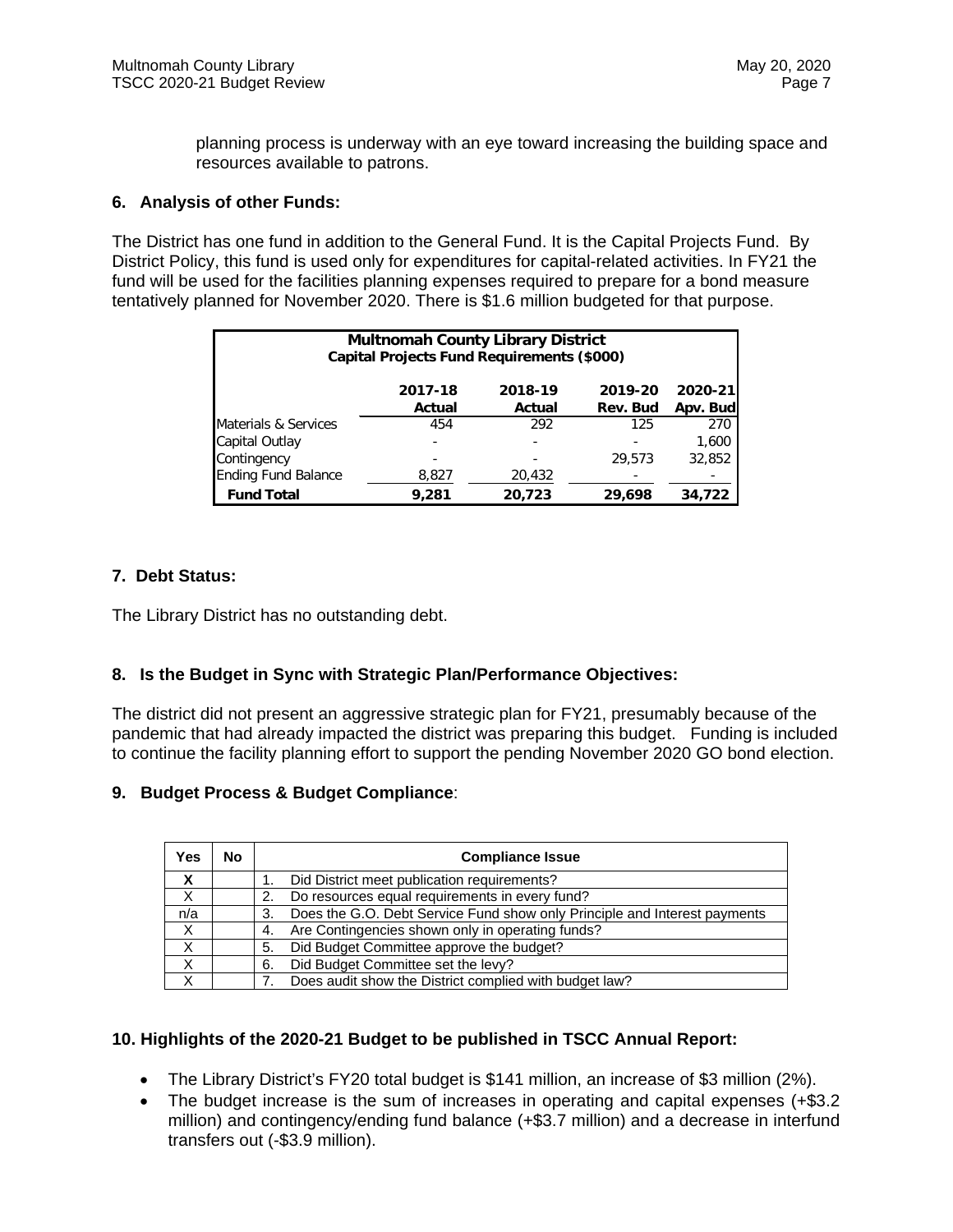- The expenditure-only budget is \$93 million, an increase of \$3 million (4%).
- District staffing is decreasing by 5.0 FTE.
- The District is proposing an increase in its tax rate from \$1.21 to \$1.22 per \$1,000 AV

#### **11. Local Budget Law Compliance:**

The FY21 Budget is in substantial compliance with local budget law. Estimates were judged to be reasonable for the purpose shown.

The audit report for fiscal year FY18 does not note any expenditures in excess of budget.

#### **12. Certification Letter Recommendations and Objections:**

TSCC staff did not find any deficiencies in the District's FY21 budget or budget process and will recommend the Certification Letter contain no recommendations or objections.